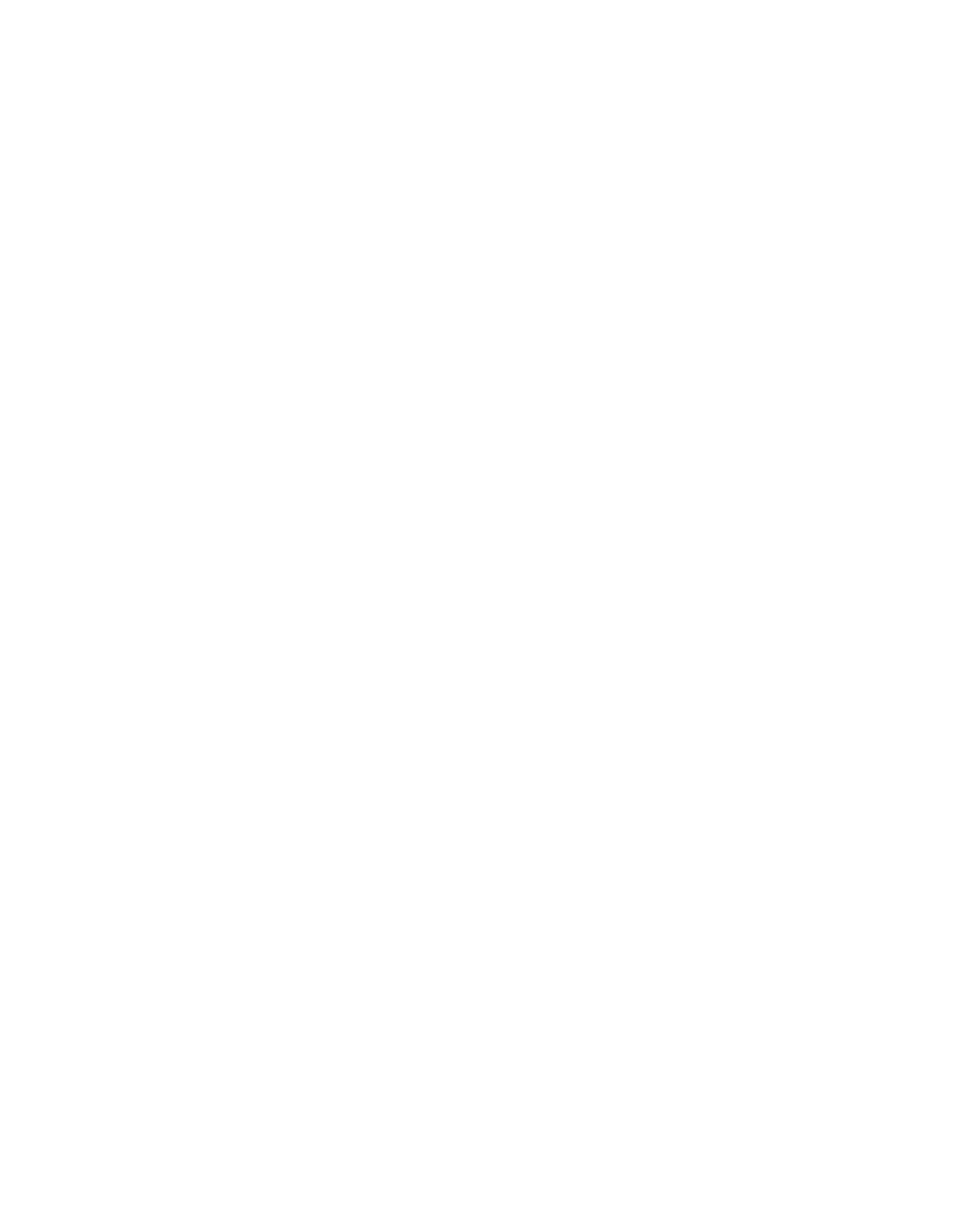### **State U.S. Senate Vote U.S. House Vote AL** 1,485,499 1,367,747 **AK** 257,538 254,335 **AS** 10,960 **AZ** 1,708,484 1,698,145 **AR** 779,957 774,125 **CA** 9,999,860 9,647,873 **CO** 1,777,668 1,768,467 **CT** 1,153,115 1,138,202 **DE** 307,402 305,636 **DC** 132,656 **FL** 5,411,106 5,117,420 GA 2,555,258 2,468,680 **GU** 37,421 **HI** 370,583 360,121 **ID** 449,530 447,144 **IL**  $7,250,457$   $3,696,159$ **IN** 1,744,481 1,931,429 **IA** 1,116,063 1,106,591 **KS** 837,692 835,529 **KY** 1,356,096 1,354,298 LA  $1,264,994$   $1,035,947$ **ME** 564,368 **MD** 1,833,858 1,825,472 **MA** 2,224,255 **MI** 3,194,901 **MN** 2,090,591 **MS** 788,549 **MO** 1,943,899 1,920,675 **MT** 360,341 **NE** 485,546 **NV** 721,404 702,788 **NH** 455,149 450,525 **NJ** 2,121,584 **NM** 597,690 **NY** 9,105,567 4,685,750 **NC** 2,660,079 2,662,549 **ND** 238,812 237,137 **MP** 11,352 **OH** 3,815,098 3,825,274 **OK** 1,017,151 792,979 **OR** 1,442,588 1,429,356 **PA**  $3,977,661$   $3,956,401$ **RI** 335,067 **SC** 1,318,794 1,340,189 **SD** 227,947 319,426 **TN** 1,559,129 **TX** 4,745,613 UT 633,829 640,495 **VT** 235,178 238,521 **VI** 27,666 **VA** 2,189,841 **WA** 2,511,094 2,479,409 **WV** 529,948 514,373 WI 2,171,331 2,140,482 **WY** 186,969 **Total: 74,665,170 87,134,148**

### **2010 GENERAL ELECTION VOTES CAST FOR U.S. SENATE AND U.S. HOUSE**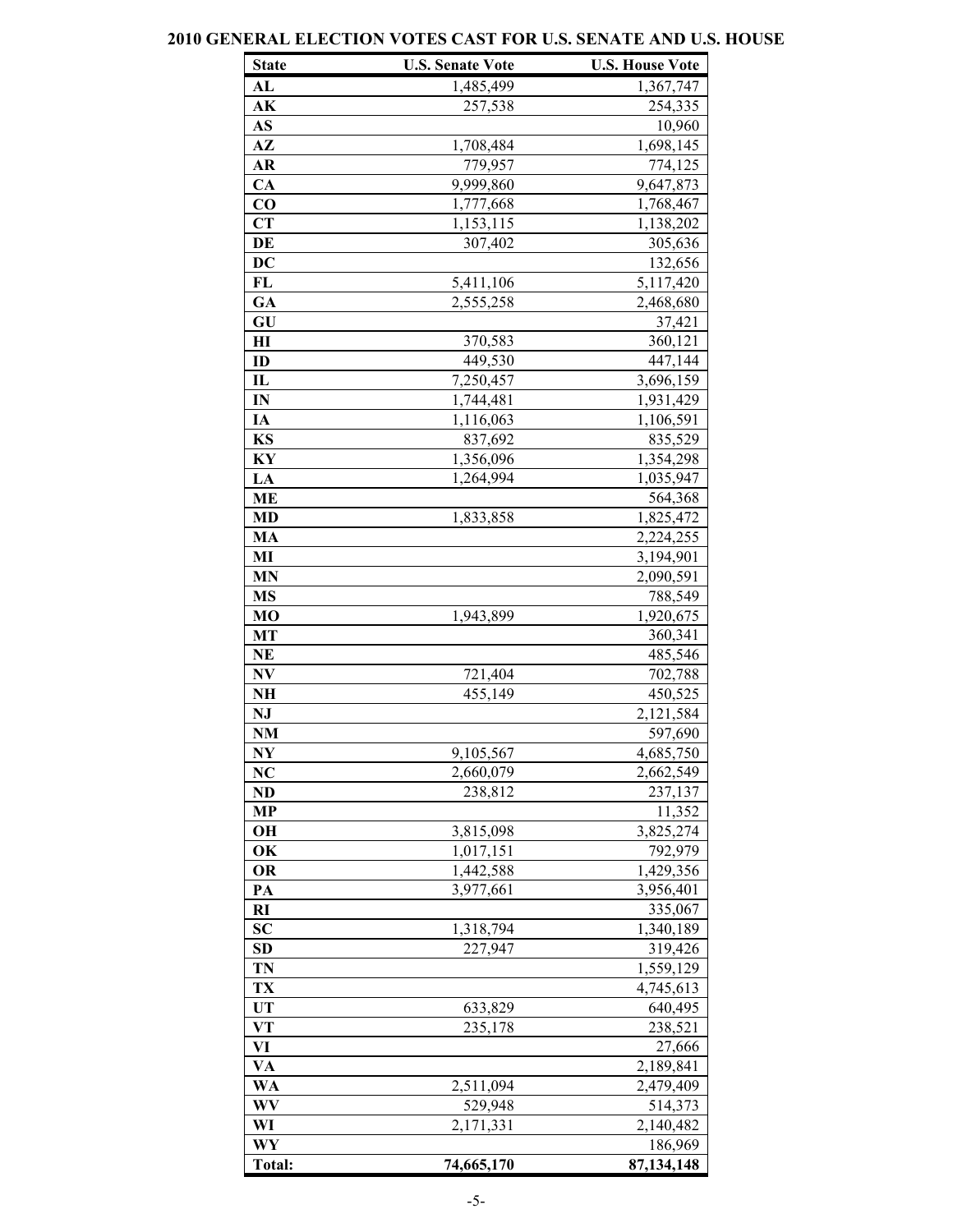### **2010 GENERAL ELECTION VOTES CAST BY PARTY (U.S. Senate and U.S. House Races Combined)**

| <b>State</b>           | <b>Democratic Candidates</b> | <b>Republican Candidates</b> | <b>Other Candidates</b> |
|------------------------|------------------------------|------------------------------|-------------------------|
| AL                     | 934,576                      | 1,882,626                    | 36,044                  |
| AK                     | 137,651                      | 266,223                      | 107,999                 |
| AS                     | 6,182                        | 4,422                        | 356                     |
| $A\mathbf{Z}$          | 1,303,848                    | 1,906,125                    | 196,656                 |
| <b>AR</b>              | 606,131                      | 887,040                      | 60,911                  |
| CA                     | 10,366,648                   | 8,412,974                    | 868,111                 |
| CO                     | 1,658,754                    | 1,710,846                    | 176,535                 |
| <b>CT</b>              | 1,240,151                    | 956,317                      | 94,849                  |
| DE                     | 347,555                      | 248,495                      | 16,988                  |
| <b>DC</b>              | 117,990                      | 8,109                        | 6,557                   |
| FL                     | 2,946,536                    | 5,649,968                    | 1,932,022               |
| GA                     | 1,936,863                    | 3,018,046                    | 69,029                  |
| GU                     | 35,919                       | $\boldsymbol{0}$             | 1,502                   |
| H I                    | 503,658                      | 209,066                      | 17,980                  |
| ID                     | 262,941                      | 583,652                      | 50,081                  |
| $\mathbf{I}$           | 5,237,280                    | 5,176,443                    | 532,893                 |
| $\mathbf{IN}$          | 1,438,117                    | 2,039,702                    | 198,091                 |
| IA                     | 851,560                      | 1,315,629                    | 55,465                  |
| KS                     | 495,963                      | 1,115,311                    | 61,947                  |
| KY                     | 1,106,371                    | 1,600,075                    | 3,948                   |
| LA                     | 787,793                      | 1,390,801                    | 122,347                 |
| <b>ME</b>              | 316,156                      | 248,170                      | 42                      |
| <b>MD</b>              | 2,244,587                    | 1,329,912                    | 84,831                  |
| MA<br>MI               | 1,335,738                    | 808,305                      | 80,212                  |
| <b>MN</b>              | 1,415,212                    | 1,671,707                    | 107,982<br>117,824      |
| <b>MS</b>              | 1,002,026                    | 970,741<br>423,579           | 14,275                  |
| <b>MO</b>              | 350,695<br>1,497,800         | 2,157,450                    | 209,324                 |
| MT                     | 121,954                      | 217,696                      | 20,691                  |
| <b>NE</b>              | 137,524                      | 327,986                      | 20,036                  |
| $\mathbf{N}\mathbf{V}$ | 680,620                      | 678,730                      | 64,842                  |
| NH                     | 368,108                      | 503,483                      | 34,083                  |
| NJ                     | 1,024,730                    | 1,055,299                    | 41,555                  |
| <b>NM</b>              | 308,473                      | 289,217                      | $\bf{0}$                |
| NY                     | 7,618,622                    | 4,225,756                    | 1,946,939               |
| NC                     | 2,349,709                    | 2,898,959                    | 73,960                  |
| <b>ND</b>              | 159,497                      | 311,491                      | 4,961                   |
| MP                     | 1,707                        | 2,049                        | 7.596                   |
| OН                     | 3,114,409                    | 4,221,817                    | 304,146                 |
| OK                     | 487,780                      | 1,238,044                    | 84,306                  |
| <b>OR</b>              | 1,558,876                    | 1,223,206                    | 89,862                  |
| PA                     | 3,830,918                    | 4,063,090                    | 40,054                  |
| RI                     | 185,711                      | 126,951                      | 22,405                  |
| <b>SC</b>              | 901,921                      | 1,564,703                    | 192,359                 |
| SD                     | 146,589                      | 381,650                      | 19,134                  |
| TN                     | 541,527                      | 955,078                      | 62,524                  |
| TX                     | 1,450,197                    | 3,058,228                    | 237,188                 |
| UT                     | 425,921                      | 781,148                      | 67,255                  |
| VT                     | 305,287                      | 149,102                      | 19,310                  |
| VI                     | 19,844                       | 2,329                        | 5,493                   |
| VA                     | 911,116                      | 1,186,098                    | 92,627                  |
| WA                     | 2,611,432                    | 2,331,330                    | 47,741                  |
| WV                     | 511,215                      | 513,098                      | 20,008                  |
| WI                     | 1,959,648                    | 2,291,760                    | 60,405                  |
| WY                     | 45,768                       | 131,661                      | 9,540                   |
| Total:                 | 72,263,804                   | 80,721,693                   | 8,813,821               |
|                        | 44.66%                       | 49.89%                       | 5.45%                   |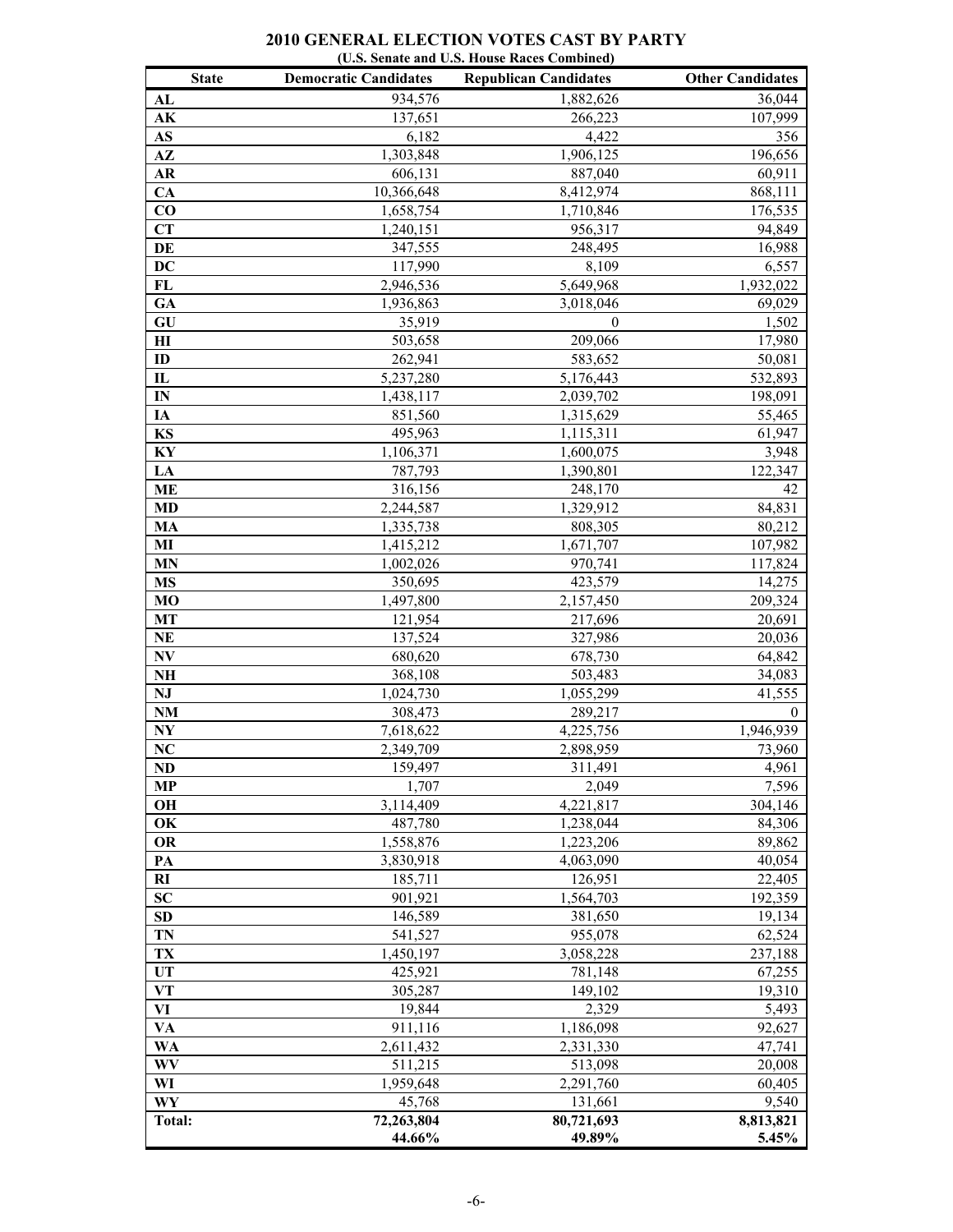|                                   | <b>PRIMARY</b>          | <b>GENERAL</b>          | <b>PRIMARY</b>         | <b>GENERAL</b>         |
|-----------------------------------|-------------------------|-------------------------|------------------------|------------------------|
| <b>State</b>                      | <b>U.S. SENATE VOTE</b> | <b>U.S. SENATE VOTE</b> | <b>U.S. HOUSE VOTE</b> | <b>U.S. HOUSE VOTE</b> |
| AL                                | 745,523                 | 1,485,499               | 619,917                | 1,367,747              |
| ${\bf AK}$                        | 145,830                 | 257,538                 | 144,297                | 254,335                |
| AS                                |                         |                         |                        | 10,960                 |
| $A\mathbf{Z}$                     | 887,784                 | 1,708,484               | 830,858                | 1,698,145              |
| AR                                | 730,776                 | 779,957                 | 493,174                | 774,125                |
| CA                                | 4,838,118               | 9,999,860               | 4,274,547              | 9,647,873              |
| $\bf CO$                          | 752,724                 | 1,777,668               | 643,918                | 1,768,467              |
| <b>CT</b>                         | 122,321                 | 1,153,115               | 101,839                | 1,138,202              |
| DE                                | 57,584                  | 307,402                 | 56,214                 | 305,636                |
| <b>DC</b>                         |                         |                         | 131,646                | 132,656                |
| FL                                | 2,182,715               | 5,411,106               | 1,013,112              | 5,117,420              |
| GA                                | 910,683                 | 2,555,258               | 1,104,435              | 2,468,680              |
| GU                                |                         |                         | 8,438                  | 37,421                 |
| $\mathbf{H}$                      | 260,563                 | 370,583                 | 237,056                | 360,121                |
| ID                                | 185,049                 | 449,530                 | 183,444                | 447,144                |
| $\overline{\mathbf{L}}$           | 1,652,202               | 7,250,457               | 1,529,230              | 3,696,159              |
| IN                                | 550,369                 | 1,744,481               | 795,963                | 1,931,429              |
| IA                                | 269,097                 | 1,116,063               | 260,449                | 1,106,591              |
| KS                                | 410,909                 | 837,692                 | 406,632                | 835,529                |
| KY                                | 873,932                 | 1,356,096               | 158,576                | 1,354,298              |
| LA                                | 209,964                 | 1,264,994               | 103,707                | 1,035,947              |
| <b>ME</b>                         |                         |                         | 190,321                | 564,368                |
| MD                                | 724,834                 | 1,833,858               | 712,590                | 1,825,472              |
| MA                                |                         |                         | 627,648                | 2,224,255              |
| MI                                |                         |                         | 1,420,314              | 3,194,901              |
| <b>MN</b>                         |                         |                         | 424,676                | 2,090,591              |
| <b>MS</b>                         |                         |                         | 85,320                 | 788,549                |
| MO                                | 902,352                 | 1,943,899               | 834,444                | 1,920,675              |
| MT                                |                         |                         | 192,100                | 360,341                |
| <b>NE</b>                         |                         |                         | 233,657                | 485,546                |
| $\mathbf{N}\mathbf{V}$            | 291,672                 | 721,404                 | 248,479                | 702,788                |
| $\mathbf{N}\mathbf{H}$            | 188,706                 | 455,149                 | 190,432                | 450,525                |
| NJ                                |                         |                         | 413,138                | 2,121,584              |
| $\mathbf{N}\mathbf{M}$            |                         |                         | 207,811                | 597,690                |
| $\overline{\mathbf{N}\mathbf{Y}}$ | 423,068                 | 9,105,567               | 318,499                | 4,685,750              |
| NC                                | 956,392                 | 2,660,079               | 532,315                | 2,662,549              |
| <b>ND</b>                         | 92,106                  | 238,812                 | 89,696                 | 237,137                |
| <b>MP</b>                         |                         |                         |                        | 11,352                 |
| OH                                | 1,353,801               | 3,815,098               | 1,403,020              | 3,825,274              |
| OK                                | 489,572                 | 1,017,151               | 366,672                | 792,979                |
| OR                                | 637,412                 | 1,442,588               | 603,031                | 1,429,356              |
| PA                                | 1,880,525               | 3,977,661               | 1,685,717              | 3,956,401              |
| R1                                | 582,873                 |                         | 119,532                | 335,067                |
| SC<br>SD                          |                         | 1,318,794<br>227,947    | 696,764<br>82,041      | 1,340,189<br>319,426   |
| TN                                |                         |                         | 940,002                | 1,559,129              |
|                                   |                         |                         |                        |                        |
| TX                                |                         |                         | 1,867,054              | 4,745,613              |
| <b>UT</b>                         | 192,417                 | 633,829                 | 34,294<br>91,606       | 640,495                |
| <b>VT</b>                         | 96,679                  | 235,178                 |                        | 238,521                |
| VI<br><b>VA</b>                   |                         |                         | 154,393                | 27,666<br>2,189,841    |
| <b>WA</b>                         | 1,450,126               | 2,511,094               | 1,397,950              | 2,479,409              |
| WV                                | 148,509                 | 529,948                 | 247,953                | 514,373                |
| WI                                | 820,376                 | 2,171,331               | 758,152                | 2,140,482              |
| WY                                |                         |                         | 122,108                | 186,969                |
| Total:                            | 28,071,512              | 74,665,170              | 30,389,181             | 87, 134, 148           |

### **2010 PRIMARY AND GENERAL ELECTION VOTES CAST FOR U.S. CONGRESS**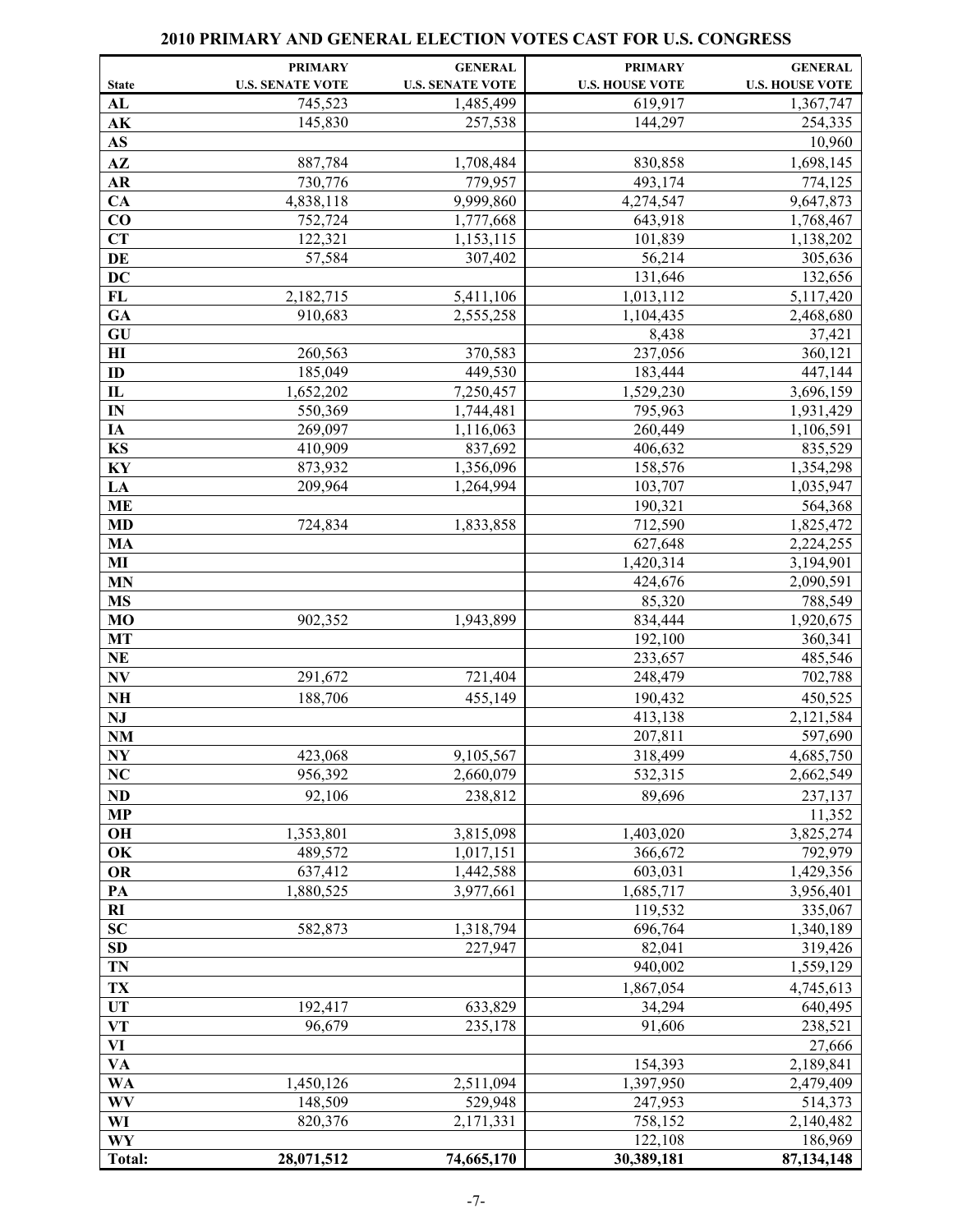## **2010 VOTES CAST FOR THE U.S. SENATE BY PARTY**

|                              |            | PRIMARY ELECTION |         | <b>GENERAL ELECTION</b> |            |           |
|------------------------------|------------|------------------|---------|-------------------------|------------|-----------|
| <b>State</b>                 | Democratic | Republican       | Other   | Democratic              | Republican | Other     |
| AL                           | 264,935    | 480,588          |         | 515,619                 | 968,181    | 1,699     |
| AK                           | 30,287     | 109,750          | 5,793   | 60,045                  | 90,839     | 106,654   |
| $\mathbf{A}\mathbf{S}$       |            |                  |         |                         |            |           |
| $A\mathbf{Z}$                | 289,866    | 593,301          | 4,617   | 592,011                 | 1,005,615  | 110,858   |
| ${\bf AR}$                   | 588,516    | 142,260          |         | 288,156                 | 451,618    | 40,183    |
| CA                           | 2,419,935  | 2,334,042        | 84,141  | 5,218,137               | 4,217,386  | 564,337   |
| CO                           | 341,133    | 409,330          | 2,261   | 854,685                 | 824,789    | 98,194    |
| <b>CT</b>                    |            | 122,321          |         | 605,204                 | 498,341    | 49,570    |
| DE                           |            | 57,584           |         | 174,012                 | 123,053    | 10,337    |
| DC                           |            |                  |         |                         |            |           |
| FL                           | 918,273    | 1,264,442        |         | 1,092,936               | 2,645,743  | 1,672,427 |
| GA                           | 352,385    | 558,298          |         | 996,516                 | 1,489,904  | 68,838    |
| GU                           |            |                  |         |                         |            |           |
| $\mathbf{H}$                 | 225,122    | 34,407           | 1,034   | 277,228                 | 79,939     | 13,416    |
| ID                           | 24,567     | 160,482          |         | 112,057                 | 319,953    | 17,520    |
| $\mathbf{I}$                 | 904,773    | 742,268          | 5,161   | 3,360,964               | 3,456,427  | 433,066   |
| IN                           | 550,369    |                  |         | 697,775                 | 952,116    | 94,590    |
| IA                           | 67,977     | 201,120          |         | 371,686                 | 718,215    | 26,162    |
| KS                           | 82,190     | 328,719          |         | 220,971                 | 587,175    | 29,546    |
| $\mathbf{K}\mathbf{Y}$       | 521,657    | 352,275          |         | 600,052                 | 755,706    | 338       |
| LA                           | 110,183    | 97,298           | 2,483   | 476,572                 | 715,415    | 73,007    |
| <b>ME</b>                    |            |                  |         |                         |            |           |
| <b>MD</b>                    | 481,517    | 243,317          |         | 1,140,531               | 655,666    | 37,661    |
| MA                           |            |                  |         |                         |            |           |
| MI                           |            |                  |         |                         |            |           |
| MN                           |            |                  |         |                         |            |           |
| <b>MS</b>                    |            |                  |         |                         |            |           |
| <b>MO</b>                    | 317,591    | 579,348          | 5,413   | 789,736                 | 1,054,160  | 100,003   |
| <b>MT</b>                    |            |                  |         |                         |            |           |
| $\mathbf{NE}$                |            |                  |         |                         |            |           |
| $\mathbf{N}\mathbf{V}$       | 115,998    | 175,674          |         | 362,785                 | 321,361    | 37,258    |
| N <sub>H</sub>               | 49,845     | 138,861          |         | 167,545                 | 273,218    | 14,386    |
| NJ                           |            |                  |         |                         |            |           |
| $\mathbf{N}\mathbf{M}$       |            |                  |         |                         |            |           |
| N <sub>Y</sub>               | 610,003    | 867,014          |         | 5,166,091               | 2,577,913  | 1,361,563 |
| <b>NC</b>                    | 584,424    | 371,968          |         | 1,145,074               | 1,458,046  | 56,959    |
| <b>ND</b>                    | 26,353     | 65,205           | 548     | 52,955                  | 181,689    | 4,168     |
| OH                           | 684,215    | 667,369          | 2,217   | 1,503,297               | 2,168,742  | 143,059   |
| OK                           | 241,670    | 247,902          |         | 265,814<br>825,507      | 718,482    | 32,855    |
| OR                           | 372,571    | 264,841          |         |                         | 566,199    | 50,882    |
| PA                           | 1,055,780  | 824,745          |         | 1,948,716               | 2,028,945  |           |
| RI<br>SC                     |            |                  |         |                         | 810,771    |           |
| SD                           | 170,215    | 412,658          |         | 364,598                 | 227,947    | 143,425   |
|                              |            |                  |         |                         |            |           |
| TN<br>TX                     |            |                  |         |                         |            |           |
| UT                           | 192,417    |                  |         | 207,685                 | 390,179    |           |
|                              | 72,582     |                  |         |                         |            | 35,965    |
| $\mathbf{V}\mathbf{T}$<br>VI |            | 23,926           | 171     | 151,281                 | 72,699     | 11,198    |
| VA                           |            |                  |         |                         |            |           |
| WA                           | 703,890    | 723,316          | 22,920  | 1,314,930               | 1,196,164  |           |
| <b>WV</b>                    | 94,202     | 54,084           | 223     | 283,358                 | 230,013    | 16,577    |
| WI                           | 224,434    | 595,830          | 112     | 1,020,958               | 1,125,999  | 24,374    |
| WY                           |            |                  |         |                         |            |           |
| <b>Total:</b>                | 13,689,875 | 14,244,543       | 137,094 | 33,225,487              | 35,958,608 | 5,481,075 |
|                              |            |                  |         |                         |            |           |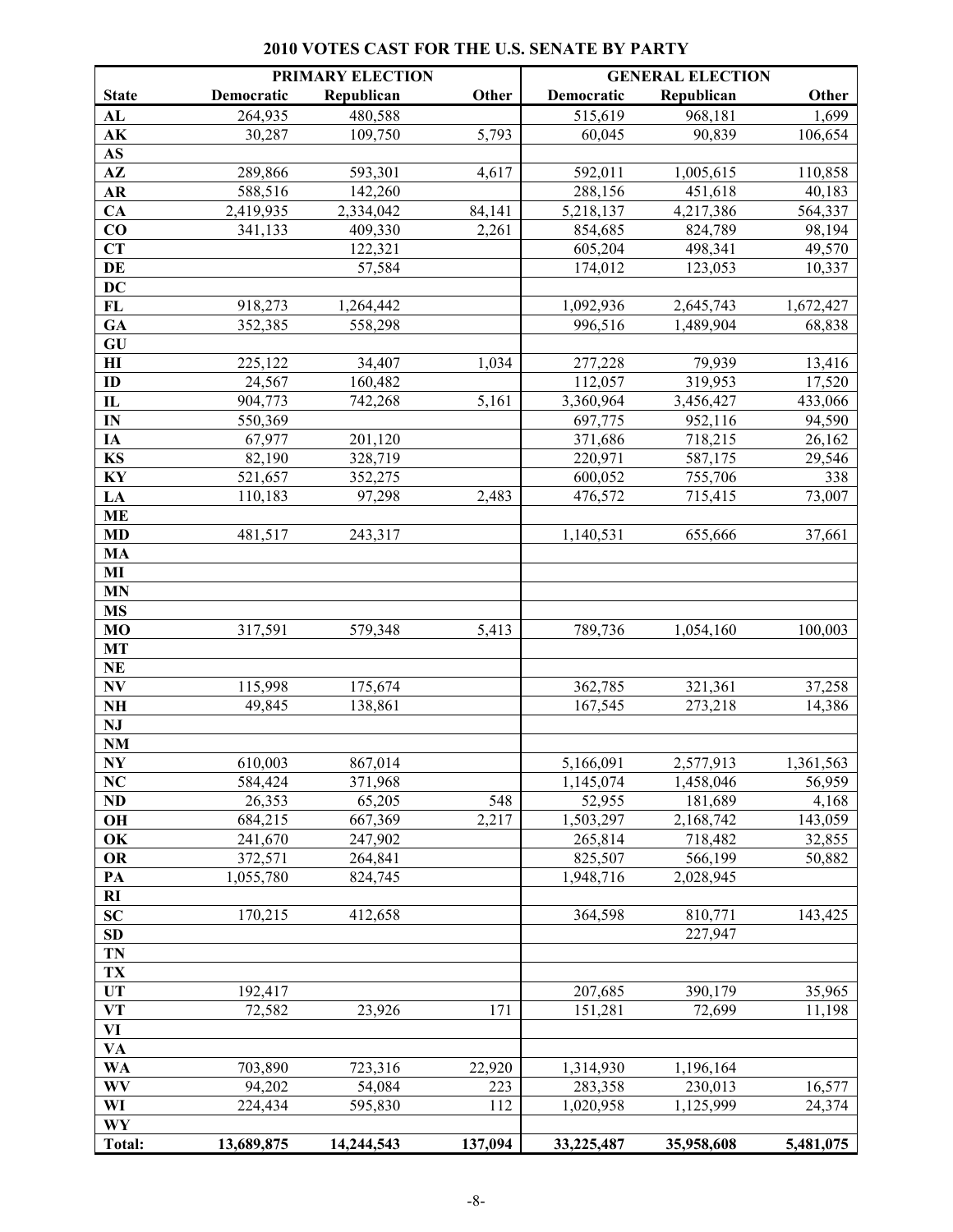### **PRIMARY ELECTION GENERAL ELECTION State Democratic Republican Other Democratic Republican Other AL** 189,625 430,292 189,825 430,292 189,825 430,292 189,825 **AK** 38,673 105,624 77,606 175,384 1,345 **AS** 6,182 4,422 356 **AZ** 276,803 551,843 2,212 711,837 900,510 85,798 **AR** 317,830 175,344 317,975 435,422 20,728 **CA** 2,144,171 2,107,844 22,532 5,148,511 4,195,588 303,774 **CO** 284,302 359,253 363 804,069 886,057 78,341 **CT** 101,839 634,947 457,976 45,279 **DE** 56,214 173,543 125,442 6,651 **DC** 128,932 2,200 514 117,990 8,109 6,557 **FL** 416,205 596,907 1,853,600 3,004,225 259,595 **GA** 301,940 802,495 **940,347** 1,528,142 191 **GU** 7,728 710 **1,502** 7,502 **HI** 197,409 39,188 459 226,430 129,127 4,564 **ID** 24,698 158,746 150,884 263,699 32,561 **IL** 836,880 688,748 3,602 1,876,316 1,720,016 99,827 **IN** 253,648 542,315 740,342 1,087,586 103,501 **IA** 60,106 200,343 **1** 479,874 597,414 29,303 **KS** 81,063 325,569 274,992 528,136 32,401 **KY** 67,206 91,370 **1** 506,319 844,369 3,610 **LA** 36,773 66,934 311,221 675,386 49,340 **ME** 103,427 86,894 103,427 316,156 248,170 42 **MD** 463,001 249,589 1,104,056 674,246 47,170 **MA**  $409,617$  218,031 1,335,738 808,305 80,212 **MI**  $482,815$  937,499  $1,415,212$  1,671,707 107,982 **MN**  $321,705$  94,044 8,927 1,002,026 970,741 117,824 **MS**  $7,271$   $78,049$   $14,275$ **MO** 255,064 575,593 3,787 708,064 1,103,290 109,321 **MT** 62,499 129,601 121,954 217,696 20,691 **NE** 59,555 168,705 5,397 137,524 327,986 20,036 **NV** 80,989 167,490 167,490 317,835 357,369 27,584 **NH**  $55,973$  134,459 200,563 230,265 19,697 **NJ** 165,065 248,073 1,024,730 1,055,299 41,555 **NM** 103,461 104,350 308,473 289,217 **NY** 148,807 167,842 1,850 2,452,531 1,647,843 585,376 **NC** 164,540 367,775 1,204,635 1,440,913 17,001 **ND** 28,404 61,190 102 106,542 129,802 793 **MP** 2,049 7,596 **OH** 624,999 773,683 4,338 1,611,112 2,053,075 161,087 **OK** 125,141 241,531 221,966 519,562 51,451 **OR** 330,049 271,516 1,466 733,369 657,007 38,980 **PA** 876,692 809,025 1,882,202 2,034,145 40,054 **RI** 101,394 18,138 185,711 126,951 22,405 **SC** 90,823 605,941 537,323 753,932 48,934 **SD 82,041** 146,589 153,703 19,134 **TN** 285,499 654,503 1541,527 955,078 62,524 **TX** 489,640 1,377,414 1,450,197 3,058,228 237,188 **UT** 34,294 34,294 218,236 390,969 31,290 **VT** 66,833 24,632 141 154,006 76,403 8,112 **VI** 19,844 2,329 5,493 **VA 154,393** 92,627 **911,116** 1,186,098 92,627 **WA** 680,495 654,762 62,693 1,296,502 1,135,166 47,741 **WV** 160,763 87,190 227,857 283,085 3,431 **WI** 213,588 544,433 131 938,690 1,165,761 36,031 **WY** 20,608 101,500 1 45,768 131,661 9,540 **Total: 12,677,003 17,593,664 118,514 39,038,317 44,763,085 3,332,746**

#### **2010 VOTES CAST FOR THE U.S. HOUSE OF REPRESENTATIVES BY PARTY**